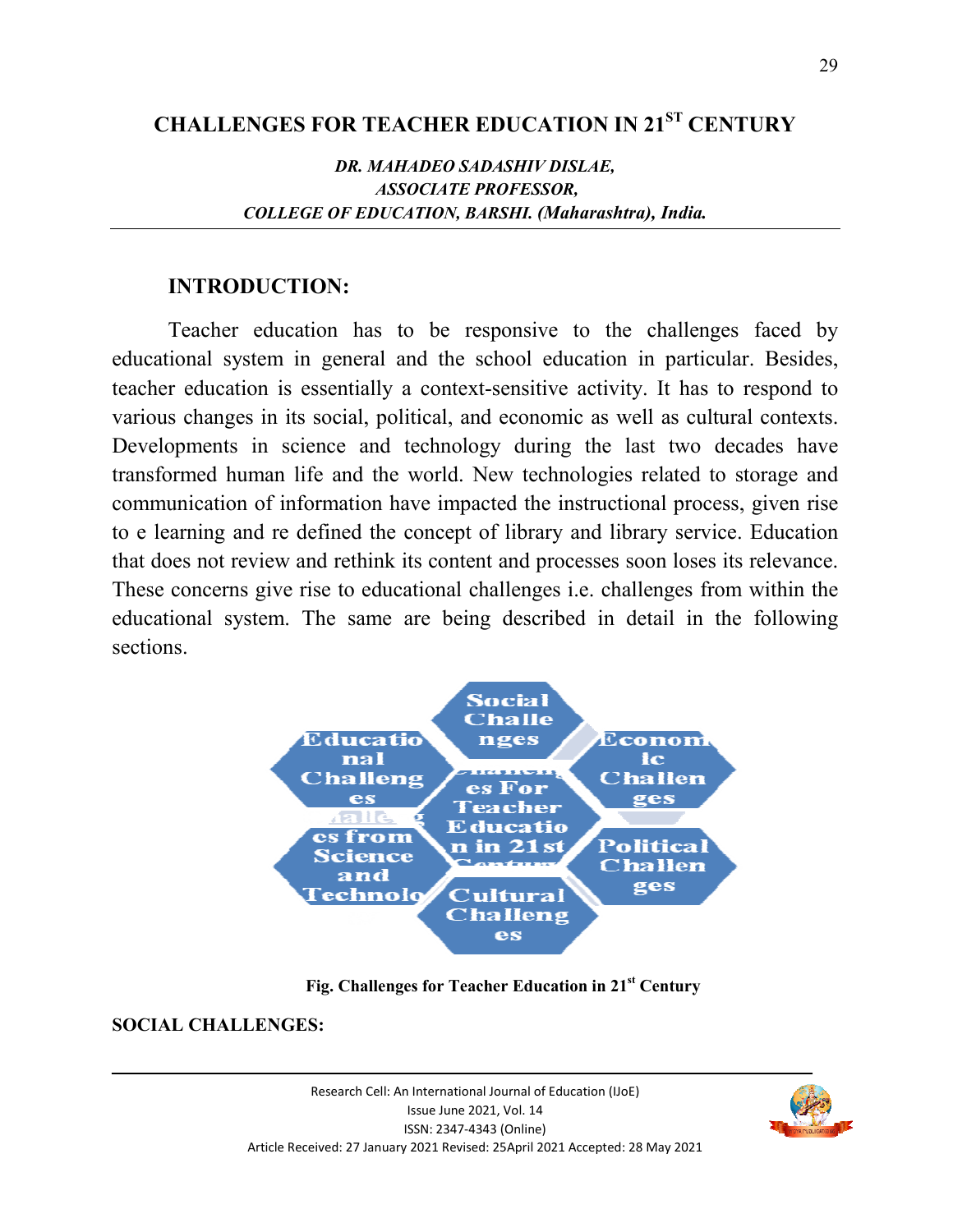One of the major problems the country faces these days is the explosion of population, which is multiplying, in geometrical progression Tea while our resources are increasing at best in arithmetical progression. According to many the Malthusian forecasts are proving correct in the old case of national development of India. Its population growth is neutralizing the gains of development. Increase in the number of non-earning people is posing a danger to social security. Increase in the number of out of school-child population is a challenge not being fully met by the education system. Youth unrest and inter-generation conflict are now serious problems. The quality of life in family and society is declining. Unemployment has become a major concern for the state and its economy.

 Indian society is pluralistic with underlying threads of unity. Regional, racial, caste and community differences could not generate any serious conflict in our society. However, due to various reasons this plurality or diversity, which was a means of enriching the quality of life, is now threatened. Social harmony and brotherhood, the feeling of associative living and neighborhood has received a setback. Erosion of social solidarity and cohesion can lead to a fractured society. If unchecked, caste identities may lead to caste conflicts. From a social category, caste has now become a potent political force. This is not a phenomenon confined only to Hindu society only. In this context, peace education and social harmony should receive special attention. Curriculum Framework (1998) suggested certain concrete steps to be taken by teacher education institutions, but only a few could take effective measures in this direction and much needs to be done in this regard. Communal tension is another social problem that calls for urgent attention. In the past it was a rare urban phenomenon, but it is now spreading to rural areas as well. Various sub-groups of the same community and believers of the same faith are developing suspicion and distrust about each other. Religious or communal intolerance has increased and created conflicts between the followers of different faiths. Teacher education needs to be more conscious of its responsibility in this regard. Teachers can develop inter-faith harmony if they are aware of the essential unity of religions and are professionally prepared for promoting this important national cause. It is a national issue and teacher education has to play an active role for promoting inter-faith harmony and support inter faith dialogue with a view to inculcate saner attitudes.

Teacher educators should objectively discuss and identify the causes of violence, terrorism, and turmoil in their expository presentations. Students should be convinced that use of violence, terrorism, subversive activities have no place in a civil society. Teacher education needs to build a strong bulwark against these practices and ideologies. This is a real challenge for teacher education.

To some extent, education has proved to be an alienating factor in Indian society by transforming the nature and character of the educated To some extent, education has proved to

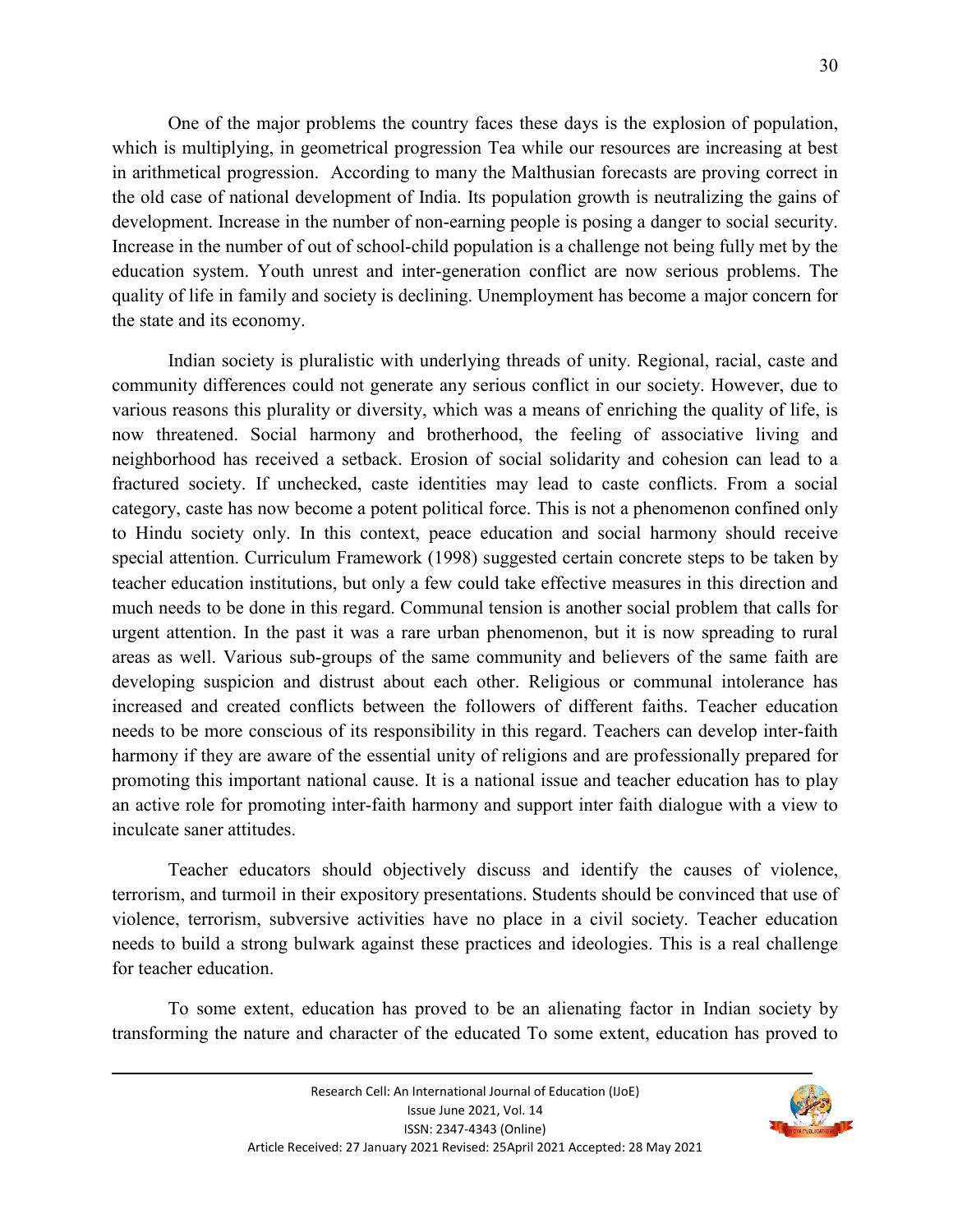be an alienating factor in youth. Further, the media has also made its contribution in this process. Even a literate person develops the tendency to get alienated from one's parents, family, and his background. His pattern of consumption changes. Migration of youth from rural to urban areas gives rise to a number of problems e.g. unemployment, transport, accommodation, sanitation, health and hygiene, adjustment, acceptability, crime and corruption. In the new set-up, the migrant becomes emotionally starved, and marginalized from his own group. Soon he becomes maladjusted in his social environment. If timely action is not taken it becomes a serious social problem. This problem demands the use of new strategies in education and teacher education has to provide effective remedy for this social menace.The traditional social order in India with its ascribed status, and role, is incapable of facing the challenges of science and technology, industrialization, westernization, and modernization. The behavioural pattern, age-old social customs, inter-personal and inter-group relationships, values, and norms of life are incapable of meeting the new challenges. Traditional vocations are no longer attractive. Some of these developments are really worth appreciation but they demand their critical appraisal as well. The primary purpose of teacher education is undoubtedly to inculcate professional values and skills among teachers. But as intellectuals, teacher educators cannot be apathetic to what goes on in the society. To make constructive social criticism, teacher educators are now more conscious of its social responsibilities and obligations. Teacher education curricula and their transactional modalities can help achieve this without much additional effort and inputs. It involves greater relative emphasis, change in attitudes and social commitment of teacher educators.

### **ECONOMIC CHALLENGES:**

Indian economy is primarily agricultural as seventy per cent of its people work in this sector. The attempts to bring about change in this sector are yet to achieve success. Formerly, the country was importing food grains to feed its people but now the situation has changed. We are not only self-sufficient in food but are also exporting it to other countries. The use of modern machines, increased irrigation facilities, pesticides fertilizers, improved seeds etc. have succeeded in bringing about a food revolution. Different kinds of land laws have induced the farmer to make investment in agriculture. All India Radio and television have also helped the farmers. In spite of this progress farmers in some states die of starvation and some farmers commit suicide because they do not get proper price for their produce.

In agriculture the law of diminishing returns operates. Chance factors and the monsoon play important roles. Erosion of fertile soil due to various reasons, scarcity and of rains, absence of facilities for storage of water and irrigation are other problems the country faces now. New crops demand more water and fertilizer, but beyond a limit, this decreases the fertility of land. The farmers are also not aware of the various ways of avoiding different types of calamity. Subsidiary and allied vocations like fishery, dairy, horticulture; floriculture, piggery, etc. are not

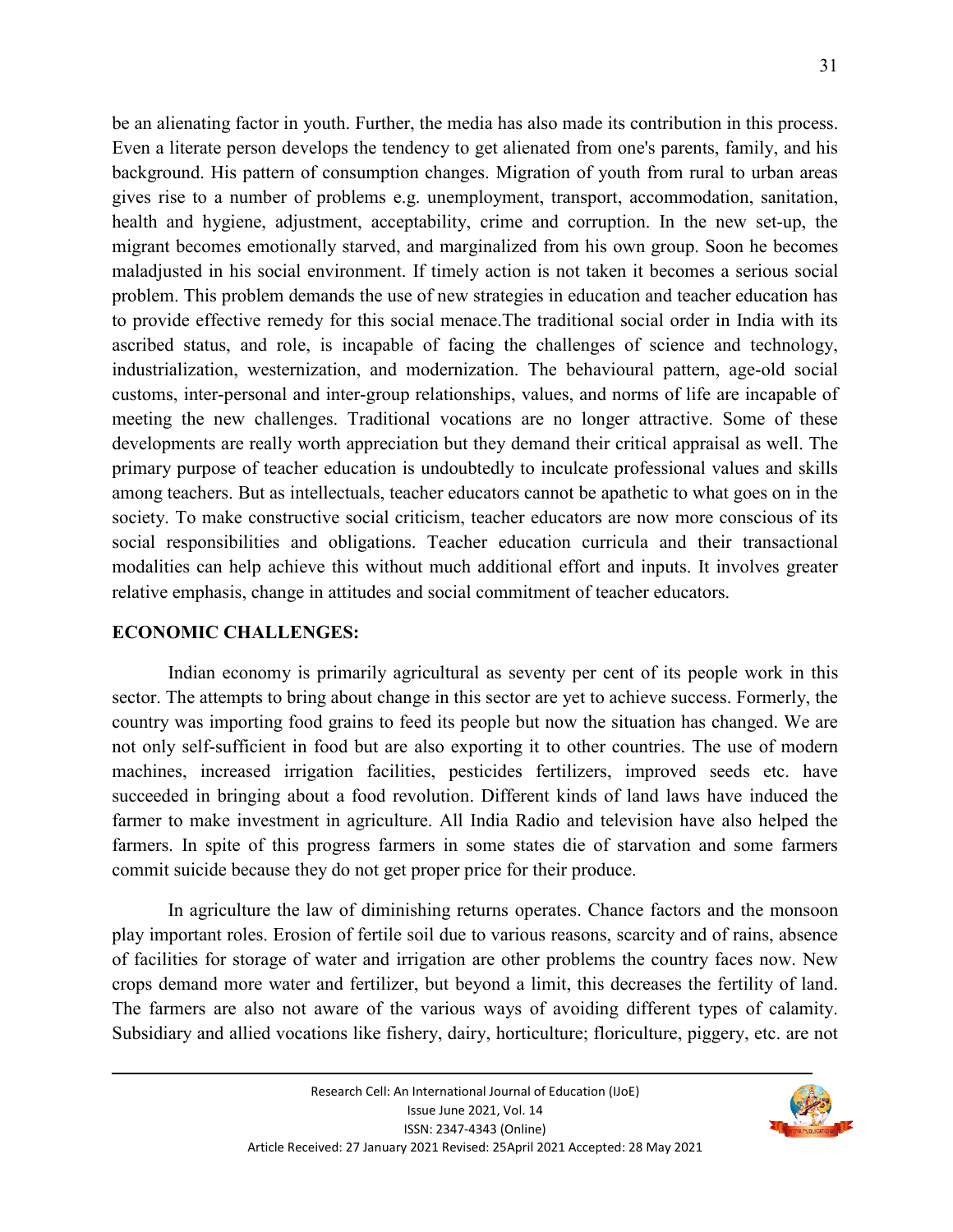being given proper attention due to non-availability of qualified teachers for vocational education. In this context the preparation of vocational teachers, especially for new vocations related to agriculture needs to be given top priority. Teacher educators in these subjects are not available, as qualified persons of these trades look more for lucrative avenues.During the last two decades the 'compulsions of a backward economy' and the "demands of a developing economy" have become self-evident. Economic growth is not a question of ideologies and models. Ideology alone cannot increase production, as it is not transferable into goods and services. Ideology is more helpful in the distribution of gains but it cannot become a substitute for production, which demands certain managerial skills, economic and technical inputs, spirit of entrepreneurship a skilled work force etc. There is a need for developing greater awareness about grass-roots problems through education. Economics of education and political economy of education can be important constituents of teacher education. Teacher educators need to explore how educational planning and economic planning can be harmonized with one another.Poverty eradication in India demands state action, legislation and restructuring of society. But these measures alone are not enough. There is a need to develop critical awareness about social reality in teacher education. For this in addition to providing vocational and employment-oriented education, theoretical courses of teacher education may need to be restructured.

#### **POLITICAL CHALLENGES:**

Educational institutions and schools are supposed to be the nurseries of democracy. They are the places where democratic values are expected to be practiced. The quality of politics depends on the quality of the citizens who are expected to perform political obligations and duties and have commitment towards the self, the family, the community, the nation and making. It is true that in an ideal situation, the conflict between these obligations and commitments may not arise. But such conditions may not always exist and a conflict between them may arise. Under such circumstances, the golden rule for the citizen implies work for the greatest good of the greatest number. It is the duty of teacher education to develop skills related to social and political life and to inculcate necessary democratic values among prospective teachers for this purpose.

### **CULTURAL CHALLENGES:**

 Indian culture is basically a composite entity. It has been enriched by all ethnic groups in the country. Education is the process of transmission, transformation, assimilation, and qualitative enrichment of cultural heritage. Indian culture maintains a historic continuity with a marked characteristic of maintaining a happy balance between change and stability, tradition and modernity, unity and diversity. Teacher education needs to promote this process. Teacher education needs to develop a sense of pride among teachers in their composite culture, preserve its identity, take precaution against superficiality, guard the youth against rootlessness and

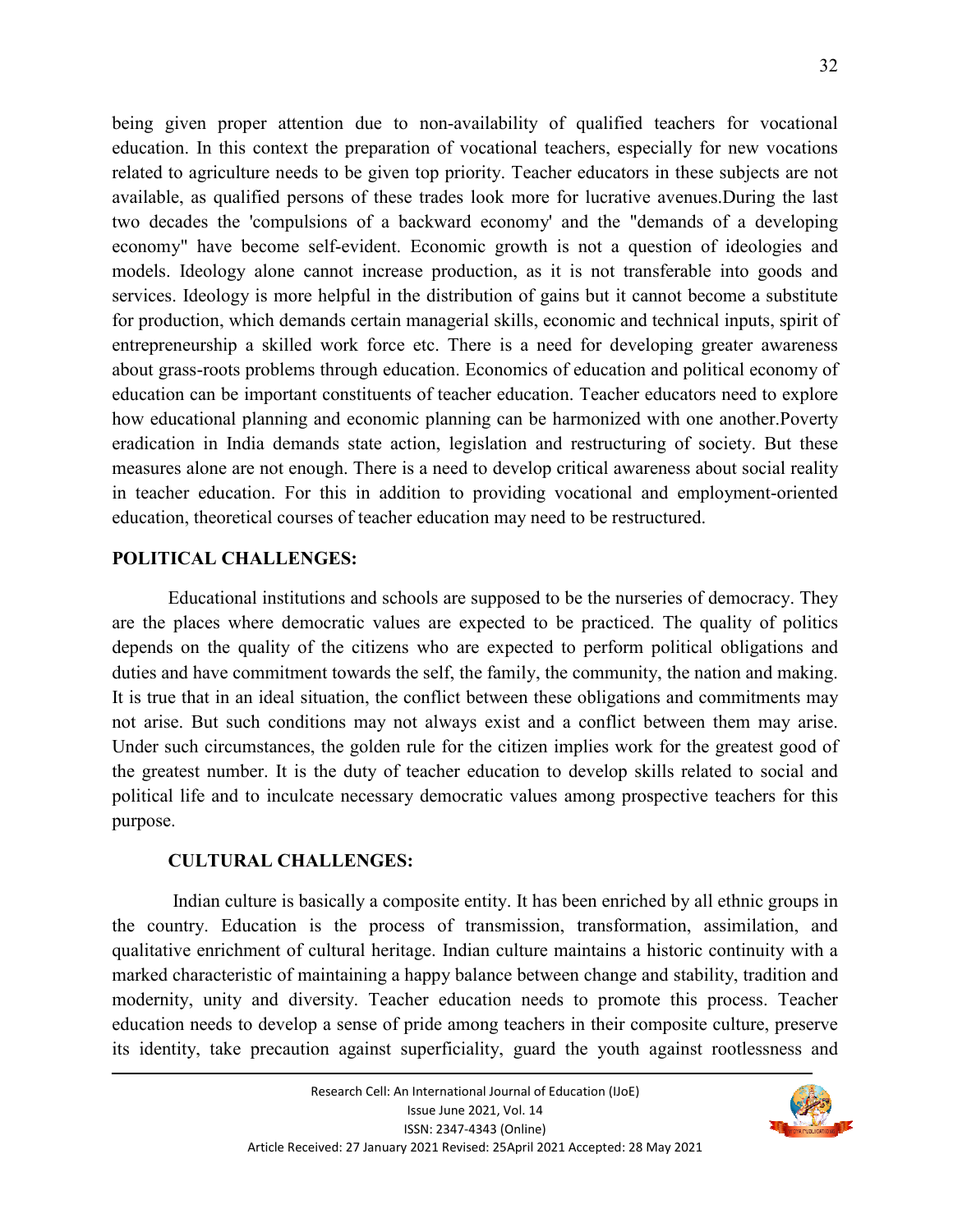alienation, make them modern in their outlook and yet preserve their distinctive Indian ness. To make prospective teachers aware of India's contribution to the world culture is important role of education.

The weakening of cultural content of education along with certain other influences has witnessed a trend towards large-scale value erosion in our society. It has generated intergenerational conflict, weakened the moral fabric of society and increased permissive behaviour, especially among the educated youth. Even rural and tribal youth have not remained unaffected by it. Value conflicts of various types are widely prevalent in our society. This affects the quality of life of our people. Value inculcation has become an important function of education and teachers have to shoulder this responsibility and synthesize the values of our composite culture and modernity. The diminishing influence of family and other primary groups calls for the use of alternative educational approaches. Education now needs to collaborate with other agencies. Value inculcation has, therefore, to be integrated with all its activities: curricular and cocurricular.

#### **CHALLENGES FROM SCIENCE AND TECHNOLOGY:**

Scientific and technological revolution, specially in transport and communication, medicine and surgery, information and communication technology, cybernetics, genetics, biotechnology and life sciences like biophysics and biochemistry, nuclear science and quantum mechanics has opened new vistas for man. Science and technology have transformed everything. The world has become interdependent and is turning gradually into a global village. Now one has to think globally and act locally. The economy of scarcity has been transformed into economy of plenty, but even then, poverty has not been eradicated. The traditional concepts of matter and energy, relationship between man and nature, theological Beliefs and practices, superstition and obscurantist practices have changed. Machines are replacing men. The process of production is no Anger arduous and tiresome. Material comforts and amenities of life are made available to all who can pay for them. But man has become spiritually poorer, and his privacy has shrunk. Scientific and technological education, especially in the information and communication technology has become necessary if India is to march with the world and make progress in every here, Educational programmers for teachers have not made full use of these developments. But there is another side of the picture also. Science and superstition are simultaneously flourishing in Indian society because adequate emphasis is not being laid on the development of scientific attitude and scientific temper of mind. Its application to anachronistic social and cultural contents is not being given due consideration. Teacher education has to take serious note of the situation and evolve effective measures; otherwise the gains achieved so far may be neutralized or even negative of life is to be assured, modern science needs to re-think itself and re-frame its priorities.

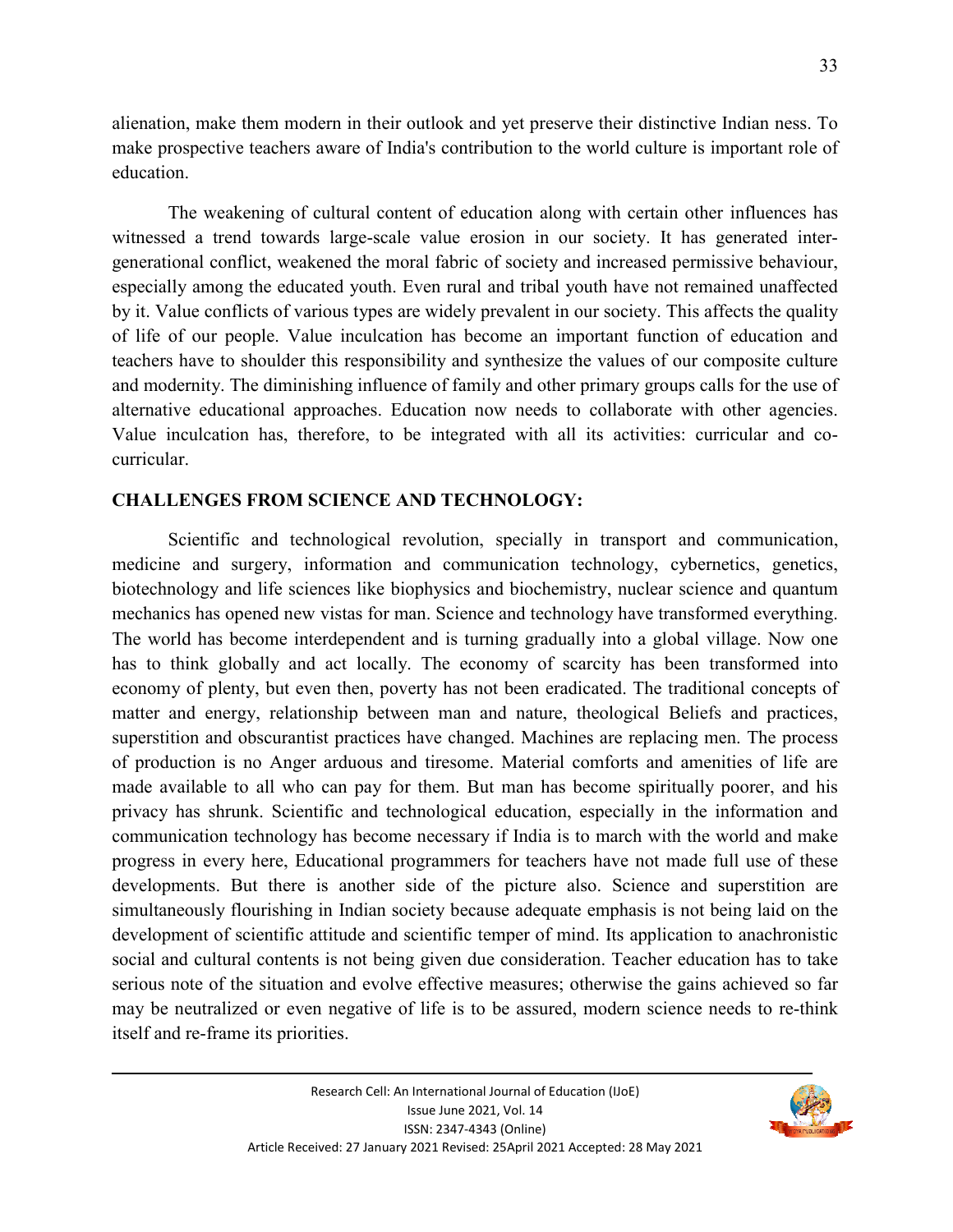The impact of science and technology, information and communication technology and genetic engineering on society needs to be fully discussed in teacher education institutions. Scientific temper has to be developed and its application for the solution of problems of life has to be encouraged. Its potentialities for making a human social order need to be emphasized. Its teaching can promote values like impartiality, integrity, intellectual honesty, optimism, fellowfeeling, tolerance and humanitarianism. All these should figure prominently as valued goals and s. Value in objectives of teacher education.

#### **EDUCATIONAL CHALLENGES:**

Teacher education has to support the efforts for the solution of problems of education of the country. These problems can be divided into y in transport two categories: problems of education as a whole with special reference and commit to school education and problems of teacher education itself. The latter life sciences is includes general problems as well those caused by school education curricula which put the responsibility of its implementation on teachers.The education system now faces challenges from neo-colonialism, which is not the same as its traditional counterpart. It is economic, ideological, and cultural. If not checked, it will lead to further educational divide. Teacher education has to be responsible to this. It has to understand many dimensional consequences and take appropriate safeguards against it. The country has to fulfil its constitutional commitment of providing universal elementary education to all and achieve the obliteration of illiteracy. Education is a fundamental right. To meet this obligation many programmes have been initiated. For achieving the target, the country needs well-qualified and properly trained teachers. The system has to prepare them and also train under qualified teachers professionally. Culture-specific pedagogy is influenced by many tangible and intangible factors operating in society. Chief among these are the practices of child rearing in the family and the community, well-established methods of teaching and learning, indigenous educational practices and the ideas of thinkers and educationists of the society. India provides valuable opportunity for blending all these together for evolving culture-specific pedagogy not only because it has preserved a rich cultural heritage, a large variety of educational practices outside the school in different regions but also because it has its own thinking on matters pertaining to education. The thought and practices of Indian educationists can be useful for reconstructing a need-based indigenous, national and culture specific pedagogies.In India, need-based selective approach has to be adopted by teacher education. Blind adaptation of alien experiments may prove counter productive and wastage of precious resources. The guiding principle in this respect has to be the concept of 'working with community' and in this age of international competition, teacher education should not lag behind.In India, there exist many poor, exploited, neglected children, first generation learners, dalits and people living below the poverty line who constitute the largest section of out-of-school child population. They constitute special educational groups. The urban and the upper middle-class model of education may not help them

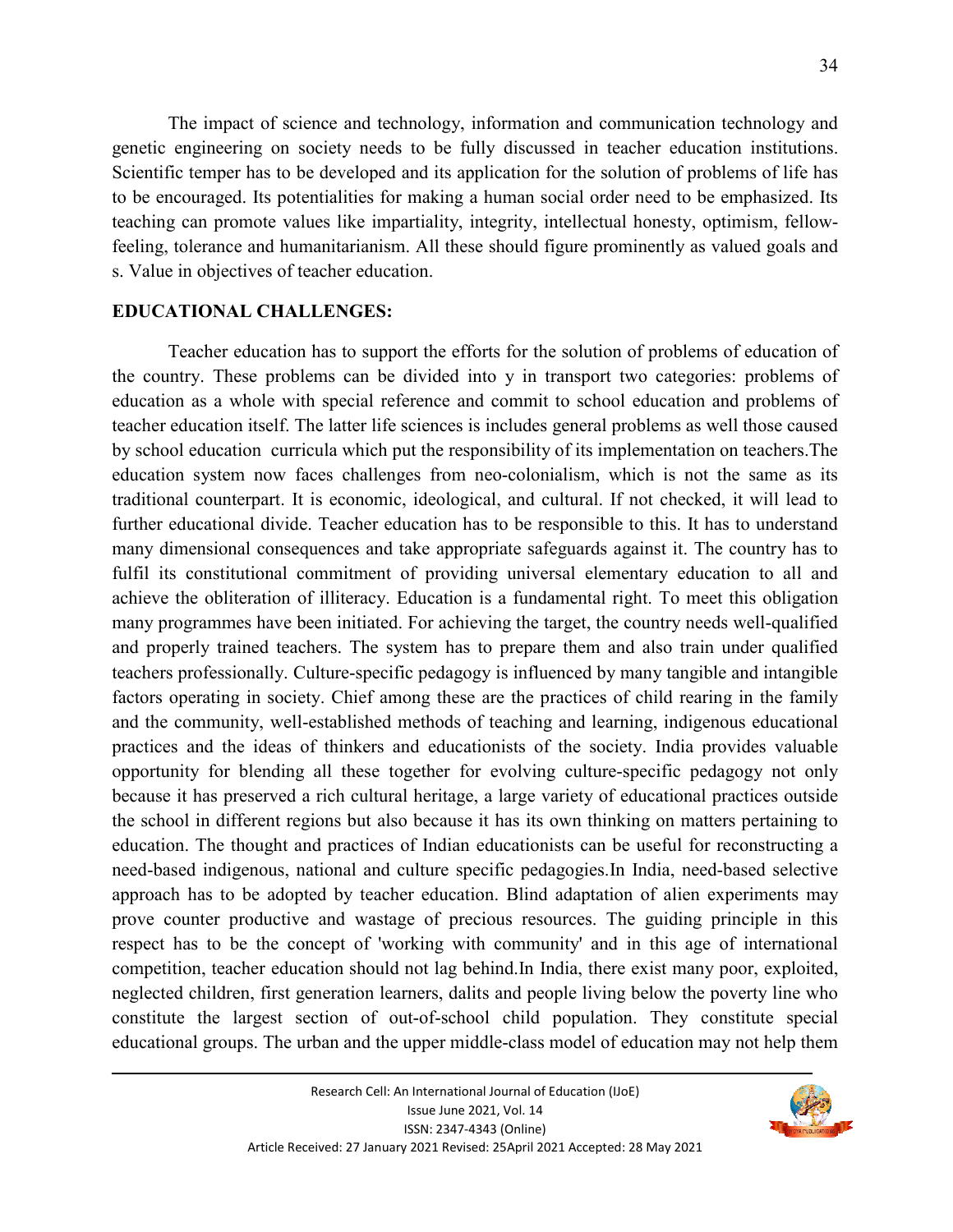much. The language, which the teacher uses, the examples which he cites and the courses he is required to teach may not be most appropriate for them. They may not comprehend the texts and concepts properly as they do not form a part of their experience and background and are quite unfamiliar to them. It may not be possible provide separate teacher education programmes to teachers for teaching such children for obvious reasons. But special pedagogical strategies to teach such students can be developed which may fulfil the needs of such students without unduly straining the system. In-service teacher education programme, which plug the gaps in pre-service education of the teachers, can prove quite effective in this regard.Modern education, throughout the world, accords special attention Challenges. the development of mind. But over-emphasis on the cultivation of mental faculties ignoring the development of heart and spirit has its own

drawbacks. It often leads to skepticism as well as cynicism. Teacher education cannot ignore spiritual and emotional aspects of human personality. An integrated human being can be developed only if one's mind, body and spirit develop harmoniously. Teacher education curricula should, therefore, cater to integrated development of learner's personality.Taking pride in being a part of the nation and enriching national identity should be a prized goal of an educational system. Teachers and educators should therefore, inculcate these feelings among students ensuring that it does not come into conflict with love of humanity.

#### **EMERGING CONCERNS AND TEACHER:**

The context of and challenges to teacher education have been discussed in the preceding pages. In addition to these, there are a few other emerging concerns which teacher education cannot afford to ignore. The national curriculum framework for school education (2000) and that of year 2005 have certain expectations from teacher education, which have been well, articulated in these documents. Information and communication technology (ICT), open learning systems, value education, development of life skills, healthy, and productive living, integration of subjects and three language formulas are the major concerns of these documents.

Valuable contributions have already been made by information and communication technology as an aid to teaching and learning within school and outside it. The opportunities for acquiring information and life-long learning have multiplied. A knowledge society is now taking shape in our country. It should, however, not remain an urban or metropolitan phenomenon or a privilege of the rich. Information and learning experiences acquired through ICT need to be interconnected and transformed into knowledge. If ICT is not utilized as an aid to the teacher, may create alienation between the teacher and the taught and the gaps between the schools managed by the rich for affluent children and the widen. A situation like this may create a national divide. Hence the ate school where children from poor families and rural areas study can necessity to devise need-based, affordable and 'alternative' but appropriate' ICT and plan its programmes, which are rich in cultural and educational values. Teacher educators involved in